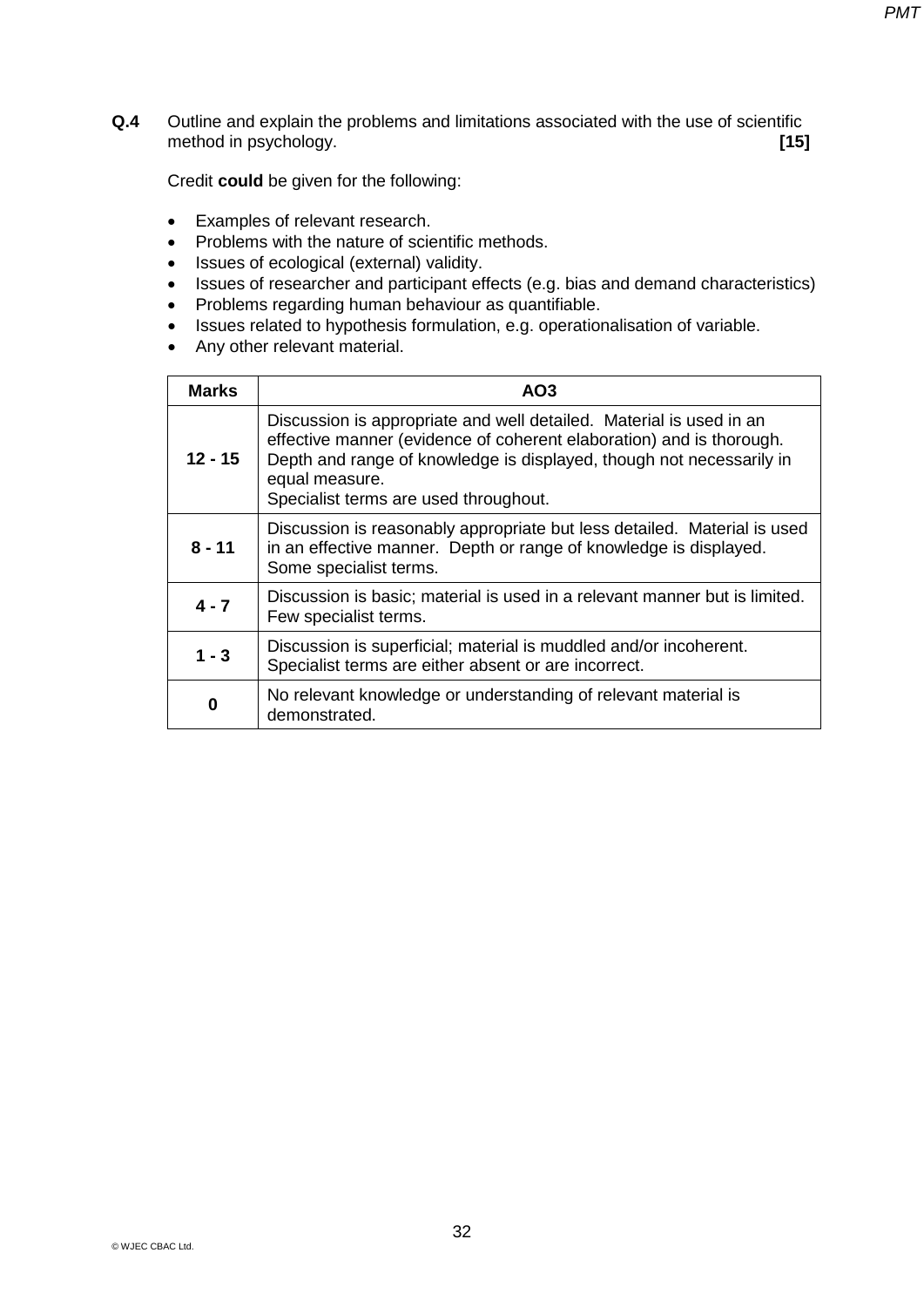**Q.5** Describe and evaluate ethical issues that arise out of **two** applications of psychology in the real world. **[15]**

Credit **could** be given for the following:

- Use of conditioning theory in advertising.
- Use of persuasive commercials.
- Use of subliminal techniques in advertising.
- Use of psychological techniques in interrogation and treatment of prisoners of war.
- Use of psychological knowledge in recruitment.
- Use of profiling.
- Any other relevant material.

| <b>Marks</b> | AO <sub>3</sub>                                                                                                                                                                                                                                                                |
|--------------|--------------------------------------------------------------------------------------------------------------------------------------------------------------------------------------------------------------------------------------------------------------------------------|
| $12 - 15$    | Discussion is appropriate and well detailed. Material is used in an<br>effective manner (evidence of coherent elaboration) and is thorough.<br>Depth and range of knowledge is displayed, though not necessarily in<br>equal measure.<br>Specialist terms are used throughout. |
| $8 - 11$     | Discussion is reasonably appropriate but less detailed. Material is<br>used in an effective manner. Depth or range of knowledge is<br>displayed.<br>Some specialist terms.                                                                                                     |
| $4 - 7$      | Discussion is basic; material is used in a relevant manner but is limited.<br>Few specialist terms.                                                                                                                                                                            |
| $1 - 3$      | Discussion is superficial; material is muddled and/or incoherent.<br>Specialist terms are either absent or are incorrect.                                                                                                                                                      |
| 0            | No relevant knowledge or understanding of relevant material is<br>demonstrated.                                                                                                                                                                                                |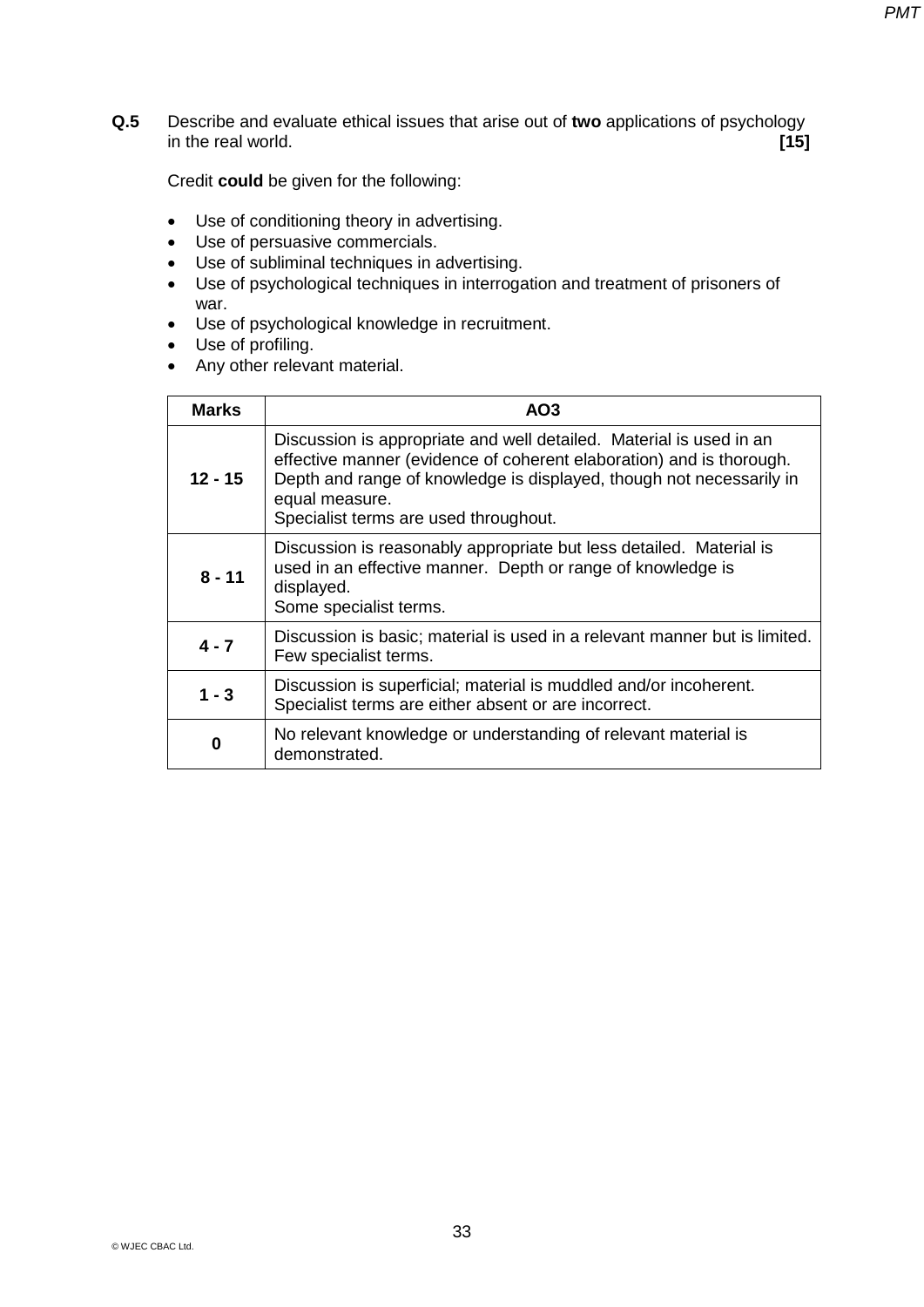### **GCE Psychology - PY4**

### **Mark Scheme - SUMMER 2015**

### **Q.1 (a) Describe what is meant by the term 'science' in psychology. [3]**

- A set of historically agreed procedures for investigating events, formulating valid and reliable explanations and providing reliable predictions of future events
- Empirical research
- Any other relevant description.

| <b>Marks</b> | AO1                                                                                                                                         |
|--------------|---------------------------------------------------------------------------------------------------------------------------------------------|
| 3            | A full and accurate description is given with clear reference to<br>psychology.                                                             |
| $\mathbf{2}$ | A full and accurate description is given but no clear reference to<br>psychology OR Basic description with some reference to<br>psychology. |
| 1            | A basic and limited description is given.                                                                                                   |
| 0            | No relevant description.                                                                                                                    |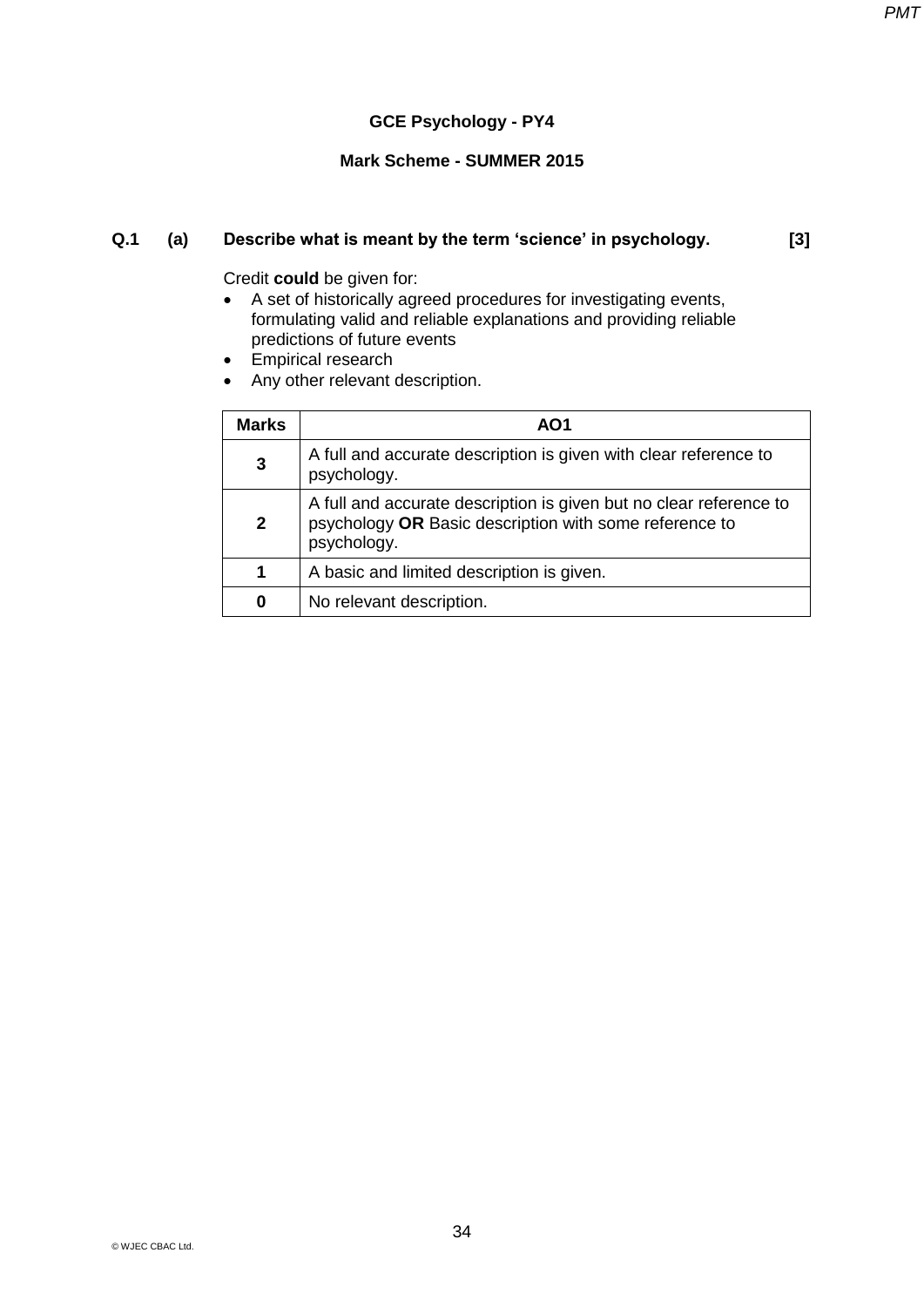### **(b) With reference to psychological theories and research, discuss the status of psychology as a science. [22]**

Credit **could** be given for:

- Evaluation of psychological research referred to in argument
- Compare and contrast aspects of psychology to present argument structure about scientific nature
- Overall evaluation of status
- Implications of scientific status of psychology
	- Any other relevant material.

| <b>Marks</b> | AO2                                                                                                                                                                                                                         |
|--------------|-----------------------------------------------------------------------------------------------------------------------------------------------------------------------------------------------------------------------------|
| $6 - 7$      | Evaluation is relevant, clearly structured and thorough. There is<br>evidence of coherent elaboration in the material presented.<br>Depth and range of evaluation are displayed though not<br>necessarily in equal measure. |
| $4 - 5$      | Evaluation is relevant, structured and shows some coherence in<br>the material presented. Depth or range of evaluation is<br>displayed.                                                                                     |
| $2 - 3$      | Evaluation shows some relevance but is basic and limited in<br>detail.                                                                                                                                                      |
| 1            | Some very limited relevant, evaluation is present.                                                                                                                                                                          |
| O            | No relevant evaluation.                                                                                                                                                                                                     |

- Nature of science as an activity, with appropriate examples (e.g. discovery of brain structures and functions
- Principles of criteria for distinguishing a science (e.g. predictive validity)
- Examples of psychological research to meet criteria or not (e.g. cognitive neuroscience and psychodynamic approach converging)
- Any other relevant material.

| <b>Marks</b> | AO <sub>3</sub>                                                                                                                                                                                                                                                                                          |
|--------------|----------------------------------------------------------------------------------------------------------------------------------------------------------------------------------------------------------------------------------------------------------------------------------------------------------|
| $12 - 15$    | Evidence is clearly interpreted and analysed. Conflicting<br>arguments are presented in a structured manner that accurately<br>addresses the question and reaches a reasoned conclusion.<br>Depth and range of evidence are displayed though not<br>necessarily in equal measure.                        |
| $8 - 11$     | Evidence is interpreted and analysed. Conflicting arguments are<br>presented effectively and address the question. There are<br>limitations in either the depth and range of evidence presented or<br>in the structure of the argument or in the overall conclusion.<br>Some appropriate terms are used. |
| $4 - 7$      | Evidence is basic. The material is used in a relevant manner to<br>address the question but the structure of the answer and the<br>conclusion are limited. Few appropriate terms are used.                                                                                                               |
| $1 - 3$      | There is little evidence relating to the question. The answer is<br>confused and/or severely limited in scope.<br>Appropriate terms are either not used or are used incorrectly.                                                                                                                         |
| Ω            | No material relevant to the question.                                                                                                                                                                                                                                                                    |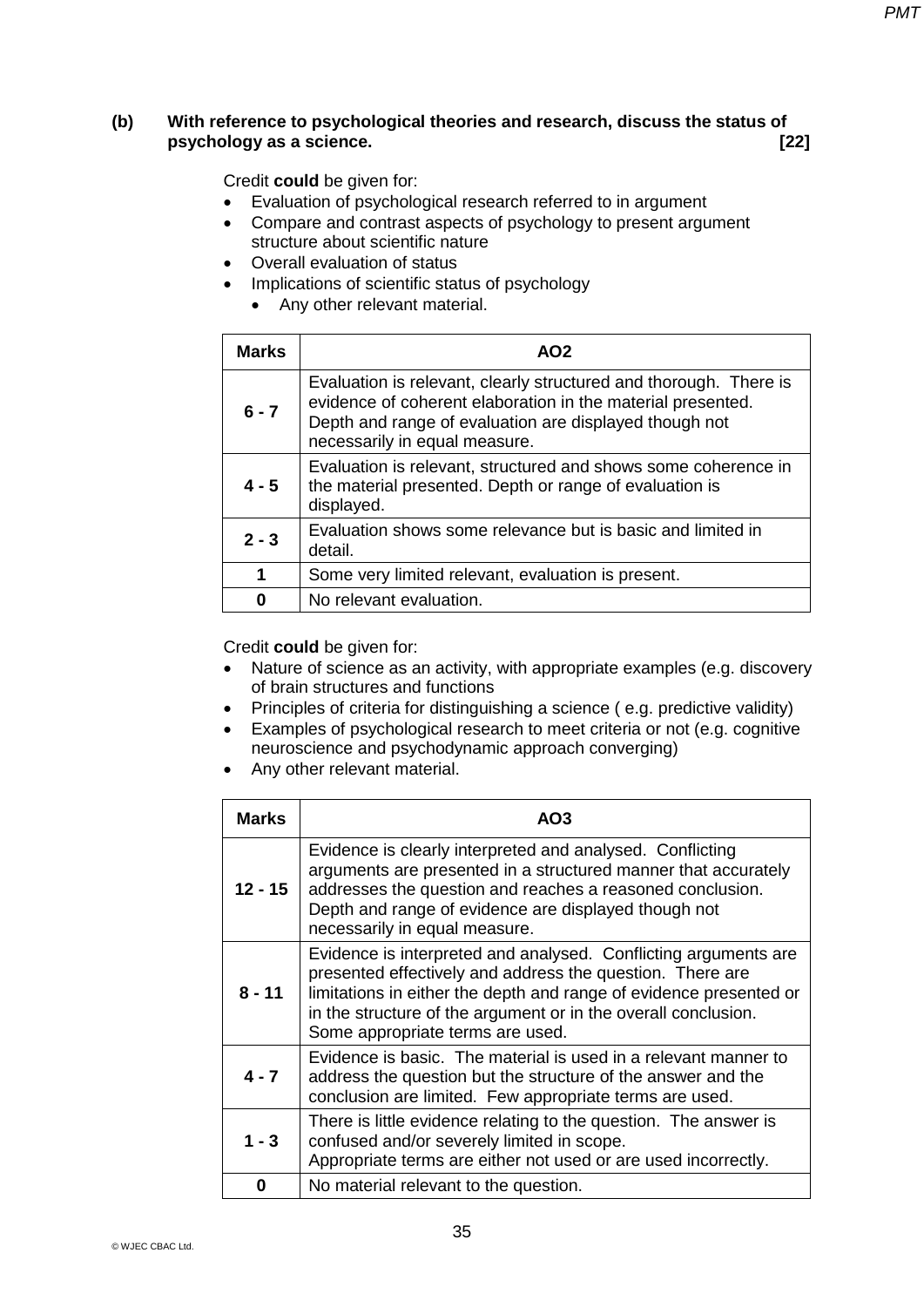## **Q.2** (a) Describe what is meant by the term 'free will' in psychology. [3]

- $\bullet$  Determination of an individual's behaviour by an act of will alone, uninfluenced by other factors
- The feeling of being able to make choices of one's own volition
- Any other relevant description.

| <b>Marks</b> | AO1                                                                                                                                         |
|--------------|---------------------------------------------------------------------------------------------------------------------------------------------|
| 3            | A full and accurate description is given with clear reference to<br>psychology.                                                             |
| $\mathbf{2}$ | A full and accurate description is given but no clear reference to<br>psychology OR Basic description with some reference to<br>psychology. |
| 1            | A basic and limited description is given.                                                                                                   |
| 0            | No relevant description.                                                                                                                    |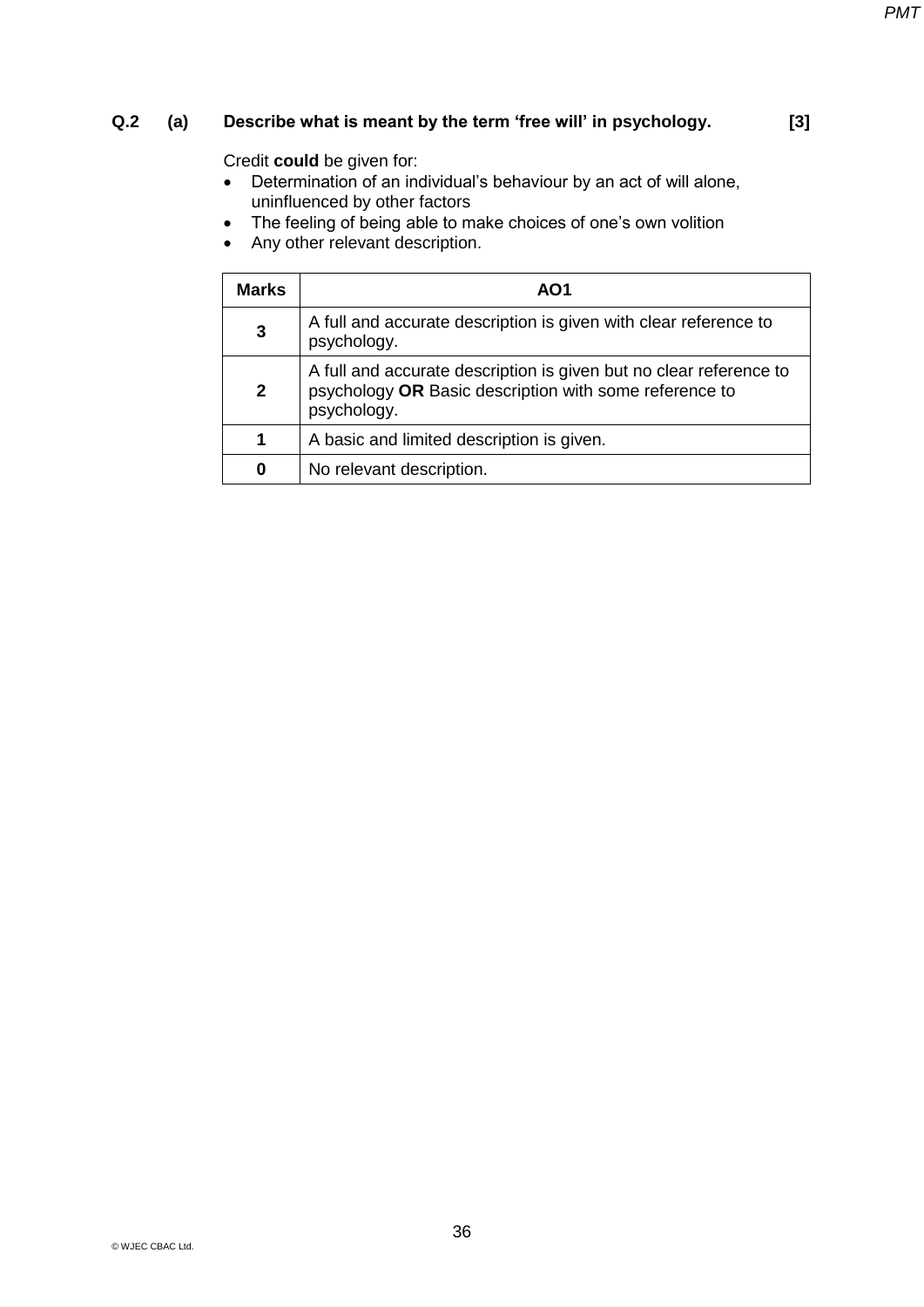### **(b) Discuss the issue of free will and determinism in psychology. [22]**

Credit **could** be given for:

- Standard of evidence used in the argument presented
- Evaluation of specific studies and theories
- Difficulties in establishing the measurement of free will and determinism
- Implications of each approach for therapeutic intervention
- Any other relevant material.

| <b>Marks</b> | AO2                                                                                                                                                                                                                         |
|--------------|-----------------------------------------------------------------------------------------------------------------------------------------------------------------------------------------------------------------------------|
| $6 - 7$      | Evaluation is relevant, clearly structured and thorough. There is<br>evidence of coherent elaboration in the material presented.<br>Depth and range of evaluation are displayed though not<br>necessarily in equal measure. |
| $4 - 5$      | Evaluation is relevant, structured and shows some coherence in<br>the material presented. Depth or range of evaluation is<br>displayed.                                                                                     |
| $2 - 3$      | Evaluation shows some relevance but is basic and limited in<br>detail.                                                                                                                                                      |
| 1            | Some very limited relevant, evaluation is present.                                                                                                                                                                          |
| ŋ            | No relevant evaluation.                                                                                                                                                                                                     |

- Research questioning brain functioning and free will (e.g. Libet)
- Behavioural approach and relevant findings (e.g. instrumental conditioning)
- Psychoanalytic approach and relevant research findings (e.g. fixations)
- Humanistic approach and findings (e.g. self-actualisation)
- Any other relevant material.

| <b>Marks</b> | AO <sub>3</sub>                                                                                                                                                                                                                                                                                          |
|--------------|----------------------------------------------------------------------------------------------------------------------------------------------------------------------------------------------------------------------------------------------------------------------------------------------------------|
| $12 - 15$    | Evidence is clearly interpreted and analysed. Arguments are<br>presented in a structured manner that accurately address the<br>question and reaches a reasoned conclusion. Depth and range<br>of evidence are displayed, although not necessarily in equal<br>measure.                                   |
| $8 - 11$     | Evidence is interpreted and analysed. Conflicting arguments are<br>presented effectively and address the question. There are<br>limitations in either the depth and range of evidence presented or<br>in the structure of the argument or in the overall conclusion.<br>Some appropriate terms are used. |
| $4 - 7$      | Evidence is basic. The material is used in a relevant manner to<br>address the question but the structure of the answer and the<br>conclusion are limited. Few appropriate terms are used.                                                                                                               |
| $1 - 3$      | There is little evidence relating to the question. The answer is<br>confused and/or severely limited in scope.<br>Appropriate terms are either not used or are used incorrectly.                                                                                                                         |
| O            | No material relevant to the question.                                                                                                                                                                                                                                                                    |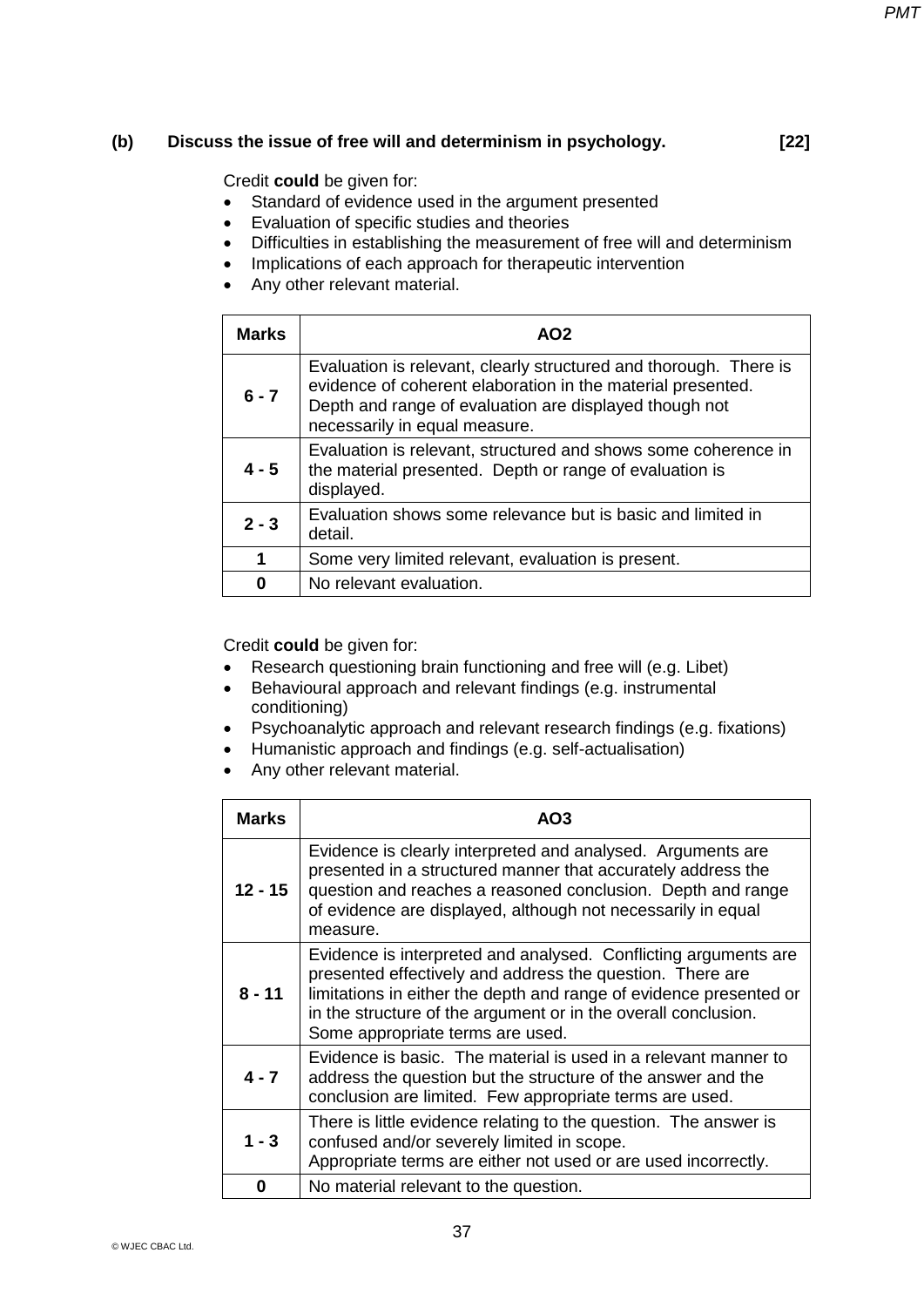### **Q.3 Discuss alternatives to the multi-store model of memory. [25]**

*PMT*

Credit **could** be given for:

- Other cognitive approaches such as the Working Memory Models
- Other process approaches such as Levels of Processing Theory
- Other reconstructive approaches (e.g. Bartlett, Loftus).
- Any other relevant material.

| <b>Marks</b> | AO1                                                                                                                                                                                                                                                         |
|--------------|-------------------------------------------------------------------------------------------------------------------------------------------------------------------------------------------------------------------------------------------------------------|
| $8 - 10$     | Knowledge and understanding of evidence is accurate and well detailed.<br>Depth and range of knowledge are displayed though not necessarily in<br>equal measure. Language (grammar, punctuation and spelling) is<br>relevant, well-structured and accurate. |
| $6 - 7$      | Knowledge and understanding of evidence is reasonably accurate, and<br>less detailed. Depth or range of knowledge is displayed. Language<br>(including grammar, punctuation and spelling) is accurate, structured<br>and clear.                             |
| $4 - 5$      | Knowledge and understanding of evidence is appropriate but basic in<br>detail. Language (including grammar, punctuation and spelling) shows<br>some inaccuracies.                                                                                           |
| $1 - 3$      | Knowledge and understanding is superficial and/or muddled. Language<br>(including grammar, punctuation and spelling) has errors.                                                                                                                            |
| 0            | No relevant knowledge or understanding displayed.                                                                                                                                                                                                           |

- Comparisons between the MSM and other approaches and models
- Specific evaluations of alternatives to the MSM
- Global comment about approaches and models in this field
- Any other relevant material

| <b>Marks</b> | AO <sub>2</sub>                                                                                                                                                                                              |
|--------------|--------------------------------------------------------------------------------------------------------------------------------------------------------------------------------------------------------------|
| $12 - 15$    | Evaluation is relevant, clearly structured and thorough. There is<br>coherent elaboration in the material presented. Depth and range of<br>evaluation are displayed though not necessarily in equal measure. |
| $8 - 11$     | Evaluation is relevant, structured and shows some coherence in the<br>material presented. Depth or range of evaluation is displayed.                                                                         |
| $4 - 7$      | Evaluation shows some relevance but is basic and limited in detail.                                                                                                                                          |
| $1 - 3$      | Some very limited, relevant evaluation is present.                                                                                                                                                           |
| 0            | No relevant evaluation.                                                                                                                                                                                      |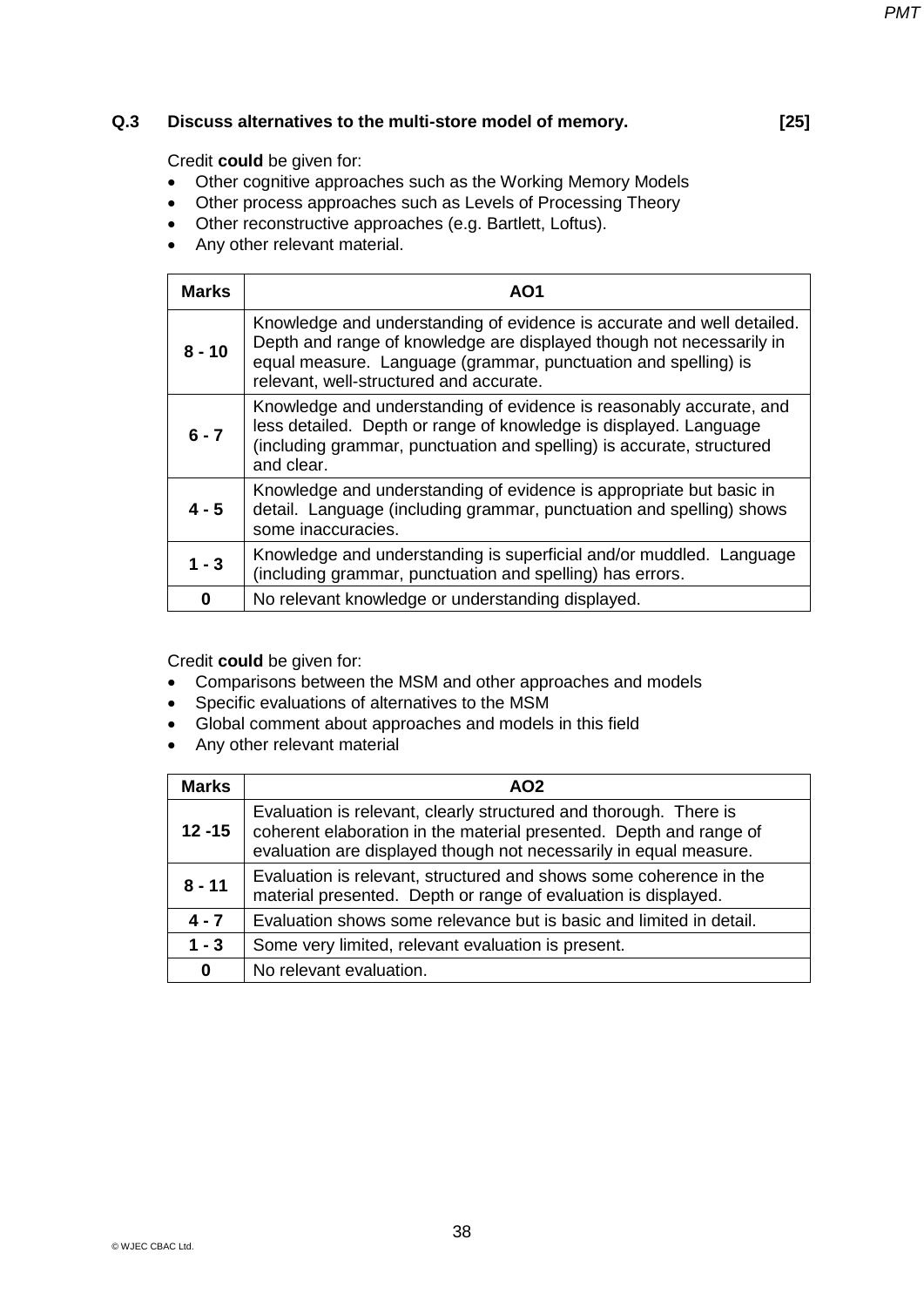### **Q.4 Describe and evaluate the benefits of relationships on psychological wellbeing. [25]**

Credit **could** be given for:

- Evolutionary background for group behaviour and relationships.
- Primary relationship of carer and child (e.g. attachment, deprivation).
- Secondary relationships (friends, peers).
- Romantic and pair bonding relationships (e.g. marriage benefits for psychological health).
- Electronic and mediated relationships (e.g. emotional buffering, risk diminuition).
- Any other relevant material.

| <b>Marks</b> | AO1                                                                                                                                                                                                                                                                   |
|--------------|-----------------------------------------------------------------------------------------------------------------------------------------------------------------------------------------------------------------------------------------------------------------------|
| $8 - 10$     | Knowledge and understanding of evidence is accurate and well detailed.<br>Depth and range of knowledge are displayed though not necessarily in<br>equal measure. Language (including grammar, punctuation and spelling)<br>is relevant, well-structured and accurate. |
| $6 - 7$      | Knowledge and understanding of evidence is reasonably accurate, and<br>less detailed. Depth or range of knowledge is displayed. Language<br>(including grammar, punctuation and spelling) is accurate, structured and<br>clear.                                       |
| $4 - 5$      | Knowledge and understanding of evidence is appropriate but basic in<br>detail. Language (including grammar, punctuation and spelling) shows<br>some inaccuracies.                                                                                                     |
| $1 - 3$      | Knowledge and understanding is superficial and/or muddled. Language<br>(including grammar, punctuation and spelling) has errors.                                                                                                                                      |
| 0            | No relevant knowledge or understanding displayed.                                                                                                                                                                                                                     |

- Bias in psychological theories (e.g. ethnocentrism, orientation, stereotypical theorising about marriage etc).
- Limitations of research base (e.g. understudied relationships).<br>• Evaluation of theories and research (e.g. was Bowlby right?).
- Evaluation of theories and research (e.g. was Bowlby right?).
- Any other relevant material.

| <b>Marks</b> | AO <sub>2</sub>                                                                                                                                                                                                            |
|--------------|----------------------------------------------------------------------------------------------------------------------------------------------------------------------------------------------------------------------------|
| $12 - 15$    | Evaluation is relevant, clearly structured and thorough. There is<br>evidence of coherent elaboration in the material presented. Depth and<br>range of evaluation is displayed though not necessarily in equal<br>measure. |
| $8 - 11$     | Evaluation is relevant, structured and shows some coherence in the<br>material presented. Depth or range of evaluation is displayed.                                                                                       |
| $4 - 7$      | Evaluation shows some relevance but is basic and limited in detail.                                                                                                                                                        |
| $1 - 3$      | Some very limited, relevant evaluation is present.                                                                                                                                                                         |
| 0            | No relevant evaluation.                                                                                                                                                                                                    |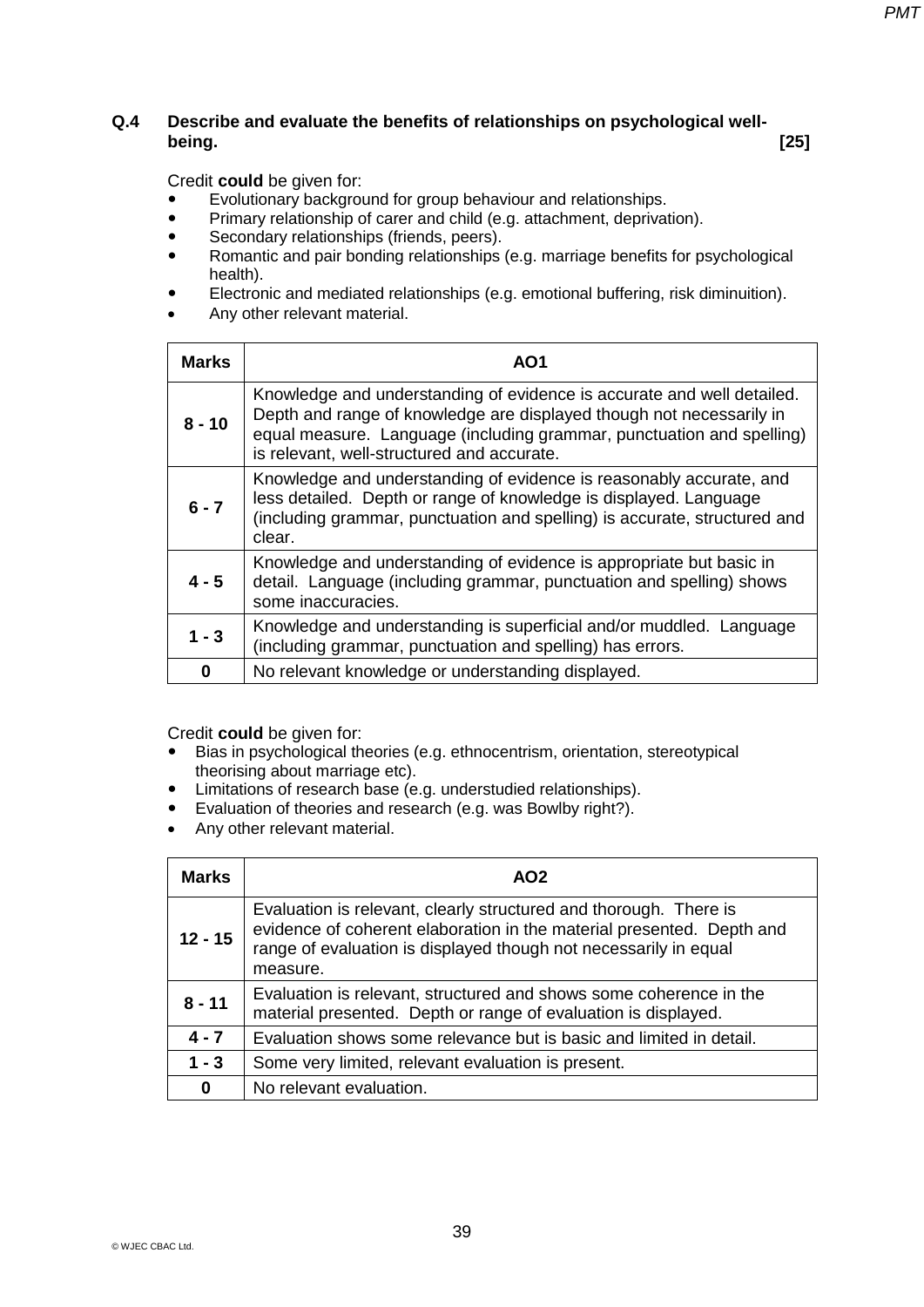### **Q.5 Analyse and evaluate issues relating to the measurement of intelligence. [25]**

Credit **could** be given for:

- Variations in the definition of intelligence
- General intelligence measurement (e.g. Stanford Binet, Weschier, BAS)
- Multiple intelligence theories and measurement (e.g. Gardner, Sternberg)
- Any other relevant material.

| <b>Marks</b> | AO1                                                                                                                                                                                                                                                                   |
|--------------|-----------------------------------------------------------------------------------------------------------------------------------------------------------------------------------------------------------------------------------------------------------------------|
| $8 - 10$     | Knowledge and understanding of evidence is accurate and well detailed.<br>Depth and range of knowledge are displayed though not necessarily in<br>equal measure. Language (including grammar, punctuation and spelling)<br>is relevant, well-structured and accurate. |
| $6 - 7$      | Knowledge and understanding of evidence is reasonably accurate, and<br>less detailed. Depth or range of knowledge is displayed. Language<br>(including grammar, punctuation and spelling) is accurate, structured and<br>clear.                                       |
| $4 - 5$      | Knowledge and understanding of evidence is appropriate but basic in<br>detail. Language (including grammar, punctuation and spelling) shows<br>some inaccuracies.                                                                                                     |
| $1 - 3$      | Knowledge and understanding is superficial and/or muddled. Language<br>(including grammar, punctuation and spelling) has errors.                                                                                                                                      |
| O            | No relevant knowledge or understanding displayed.                                                                                                                                                                                                                     |

Credit **could** be given for:

- Questions relating to definitions of intelligence
- Cross-cultural differences in definition of intelligence.
- Specific methodological issues such as the measurement of intelligence
- Historical, and political issues
- Any other relevant material.

| <b>Marks</b> | AO <sub>2</sub>                                                                                                                                                                                                            |
|--------------|----------------------------------------------------------------------------------------------------------------------------------------------------------------------------------------------------------------------------|
| $12 - 15$    | Evaluation is relevant, clearly structured and thorough. There is<br>evidence of coherent elaboration in the material presented. Depth and<br>range of evaluation is displayed though not necessarily in equal<br>measure. |
| $8 - 11$     | Evaluation is relevant, structured and shows some coherence in material<br>presented. Depth or range of evaluation is displayed.                                                                                           |
| $4 - 7$      | Evaluation shows some relevance but is basic and limited in detail.                                                                                                                                                        |
| $1 - 3$      | Some very limited, relevant evaluation is present.                                                                                                                                                                         |
| 0            | No relevant evaluation                                                                                                                                                                                                     |

*PMT*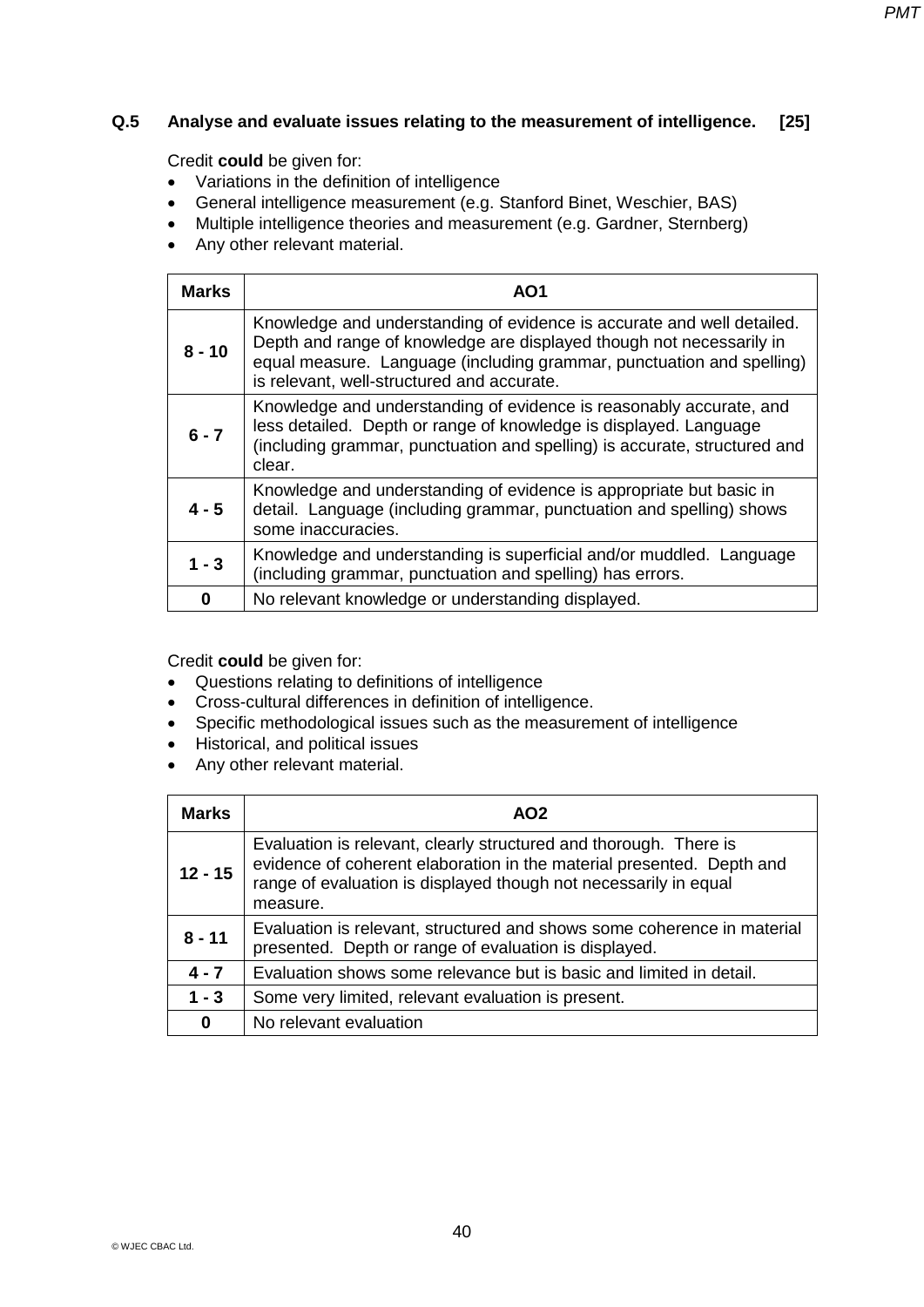### **Q.6 With reference to psychological knowledge and research findings, discuss the effects of events in Middle adulthood. [25]**

Credit **could** be given for:

- Definition of 'Middle adulthood'
- Stage theories relating to events in Middle adulthood and the effects on the person proposed (e.g. Erikson, Levinson, Gould).
- Culture-specific markers of transition in through and out of Middle adulthood
- Any other relevant material.

| <b>Marks</b> | AO1                                                                                                                                                                                                                                                                   |
|--------------|-----------------------------------------------------------------------------------------------------------------------------------------------------------------------------------------------------------------------------------------------------------------------|
| $8 - 10$     | Knowledge and understanding of evidence is accurate and well detailed.<br>Depth and range of knowledge are displayed though not necessarily in<br>equal measure. Language (including grammar, punctuation and spelling)<br>is relevant, well-structured and accurate. |
| $6 - 7$      | Knowledge and understanding of evidence is reasonably accurate, and<br>less detailed. Depth or range of knowledge is displayed. Language<br>(including grammar, punctuation and spelling) is accurate, structured and<br>clear.                                       |
| $4 - 5$      | Knowledge and understanding of evidence is appropriate but basic in<br>detail. Language (including grammar, punctuation and spelling) shows<br>some inaccuracies.                                                                                                     |
| $1 - 3$      | Knowledge and understanding is superficial and/or muddled. Language<br>(including grammar, punctuation and spelling) has errors.                                                                                                                                      |
| 0            | No relevant knowledge or understanding displayed.                                                                                                                                                                                                                     |

- Issues in Middle adulthood and the effects on the person (e.g. partnerships, parenting, separations)
- Criticism of stage theories, cultural differences
- Critical research material on middle adulthood
- Any other relevant material.

| Marks     | AO <sub>2</sub>                                                                                                                                                                                                            |
|-----------|----------------------------------------------------------------------------------------------------------------------------------------------------------------------------------------------------------------------------|
| $12 - 15$ | Evaluation is relevant, clearly structured and thorough. There is<br>evidence of coherent elaboration in the material presented. Depth and<br>range of evaluation is displayed though not necessarily in equal<br>measure. |
| $8 - 11$  | Evaluation is relevant, structured and shows some coherence in the<br>material presented. Depth and range of evaluation is displayed.                                                                                      |
| $4 - 7$   | Evaluation shows some relevance but is basic and limited in detail.                                                                                                                                                        |
| $1 - 3$   | Some very limited, relevant evaluation is present.                                                                                                                                                                         |
| $\bf{0}$  | No relevant evaluation.                                                                                                                                                                                                    |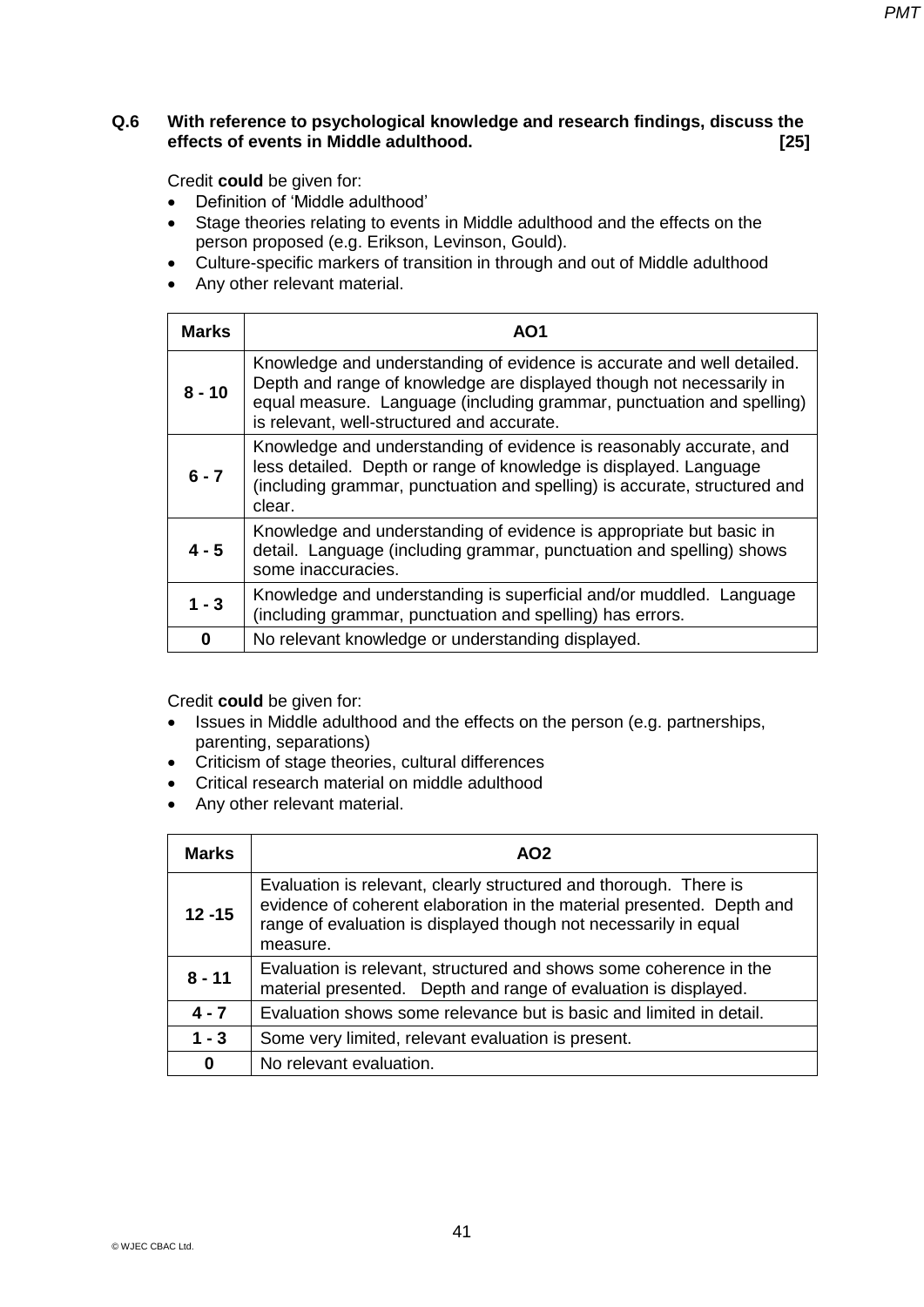# *PMT*

### **Q.7 Describe and evaluate explanations for the nature of dreams. [25]**

Credit **could** be given for:

- Nature of phenomenon (e.g. REM sleep, real time dreaming)
- Biological theories (e.g. reverse-learning, activation-synthesis)
- Psychological theories (e.g. integration of information into LTM, psychodynamic theories)
- Any other relevant material.

| <b>Marks</b> | AO1                                                                                                                                                                                                                                                                      |
|--------------|--------------------------------------------------------------------------------------------------------------------------------------------------------------------------------------------------------------------------------------------------------------------------|
| $8 - 10$     | Knowledge and understanding of evidence is accurate and well<br>detailed.<br>Depth and range of knowledge are displayed though not<br>necessarily in equal measure. Language (including grammar,<br>punctuation and spelling) is relevant, well-structured and accurate. |
| $6 - 7$      | Knowledge and understanding of evidence is reasonably accurate,<br>and less detailed. Depth or range of knowledge is displayed.<br>Language (including grammar, punctuation and spelling) is<br>accurate, structured and clear.                                          |
| $4 - 5$      | Knowledge and understanding of evidence is appropriate but basic<br>in detail. Language (including grammar, punctuation and spelling)<br>shows some inaccuracies.                                                                                                        |
| $1 - 3$      | Knowledge and understanding is superficial and/or muddled.<br>Language (including grammar, punctuation and spelling) has errors.                                                                                                                                         |
| 0            | No relevant knowledge or understanding displayed.                                                                                                                                                                                                                        |

- Methodological problems (e.g. low ecological validity of lab studies, measurement of subjective content)
- Critical research relating to biological theories
- Critical research relating to psychological theories
- Criticism of concept (e.g. dreams as epiphenomena)
- Any other relevant material.

| <b>Marks</b> | AO <sub>2</sub>                                                                                                                                                                                                            |
|--------------|----------------------------------------------------------------------------------------------------------------------------------------------------------------------------------------------------------------------------|
| $12 - 15$    | Evaluation is relevant, clearly structured and thorough. There is<br>evidence of coherent elaboration in the material presented. Depth<br>and range of evaluation is displayed though not necessarily in equal<br>measure. |
| $8 - 11$     | Evaluation is relevant, structured and shows some coherence in the<br>material presented. Depth or range of evaluation displayed.                                                                                          |
| $4 - 7$      | Evaluation shows some relevance but is basic and limited in detail.                                                                                                                                                        |
| $1 - 3$      | Some very limited, relevant evaluation is present.                                                                                                                                                                         |
| 0            | No relevant evaluation                                                                                                                                                                                                     |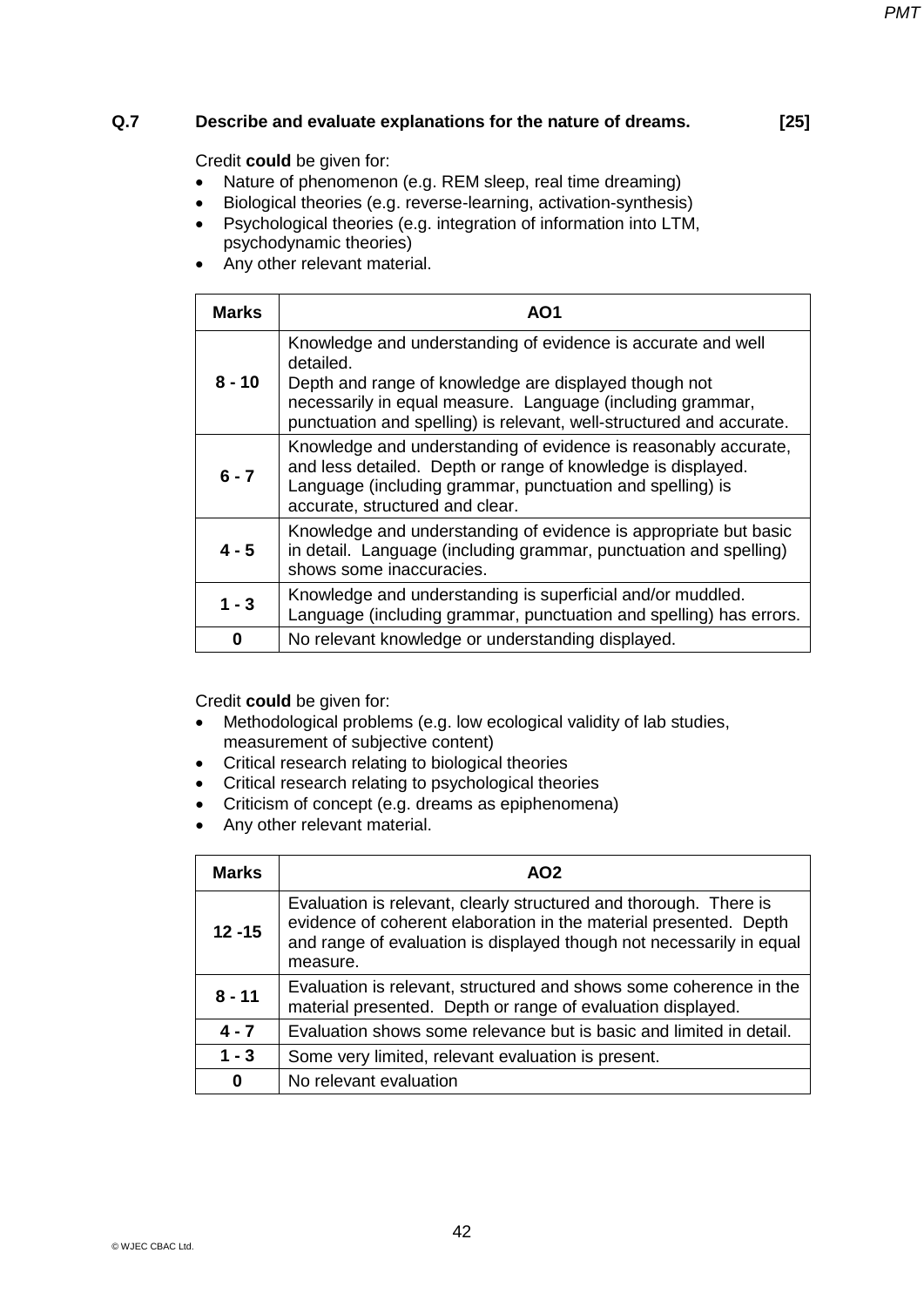### **Q.8 With reference to psychological theories and research findings discuss the treatment of addiction. [25]**

Credit **could** be given for:

- Nature of addiction (e.g. physical dependency, wider definition)
- Biological treatments (e.g. drug substitution, aversive substances)
- Psychological treatments (e.g. aversive conditioning, cognitive behavioural therapy)
- Social treatments (e.g. support groups)
- Any other relevant material.

| <b>Marks</b> | AO1                                                                                                                                                                                                                                                                   |
|--------------|-----------------------------------------------------------------------------------------------------------------------------------------------------------------------------------------------------------------------------------------------------------------------|
| $8 - 10$     | Knowledge and understanding of evidence is accurate and well detailed.<br>Depth and range of knowledge are displayed though not necessarily in<br>equal measure. Language (including grammar, punctuation and spelling)<br>is relevant, well-structured and accurate. |
| $6 - 7$      | Knowledge and understanding of evidence is reasonably accurate, and<br>less detailed. Depth or range of knowledge is displayed. Language<br>(including grammar, punctuation and spelling) is accurate, structured and<br>clear.                                       |
| $4 - 5$      | Knowledge and understanding of evidence is appropriate but basic in<br>detail. Language (including grammar, punctuation and spelling) shows<br>some inaccuracies.                                                                                                     |
| $1 - 3$      | Knowledge and understanding is superficial and/or muddled. Language<br>(including grammar, punctuation and spelling) has errors.                                                                                                                                      |
| 0            | No relevant knowledge or understanding displayed.                                                                                                                                                                                                                     |

- Criticism of addiction as unitary phenomenon
- Critical research relating to biological treatments
- Critical research relating to psychological treatments
- Critical research relating to social treatments (e.g. alteration of laws to enable treatments without punishment in some countries
- Any other relevant material.

| <b>Marks</b> | AO <sub>2</sub>                                                                                                                                                                                                            |
|--------------|----------------------------------------------------------------------------------------------------------------------------------------------------------------------------------------------------------------------------|
| $12 - 15$    | Evaluation is relevant, clearly structured and thorough. There is<br>evidence of coherent elaboration in the material presented. Depth and<br>range of evaluation is displayed though not necessarily in equal<br>measure. |
| $8 - 11$     | Evaluation is relevant, structured and shows some coherence in the<br>material presented. Depth and range of evaluation is displayed.                                                                                      |
| $4 - 7$      | Evaluation shows some relevance but is basic and limited in detail.                                                                                                                                                        |
| $1 - 3$      | Some very limited, relevant evaluation is present.                                                                                                                                                                         |
| $\bf{0}$     | No relevant evaluation.                                                                                                                                                                                                    |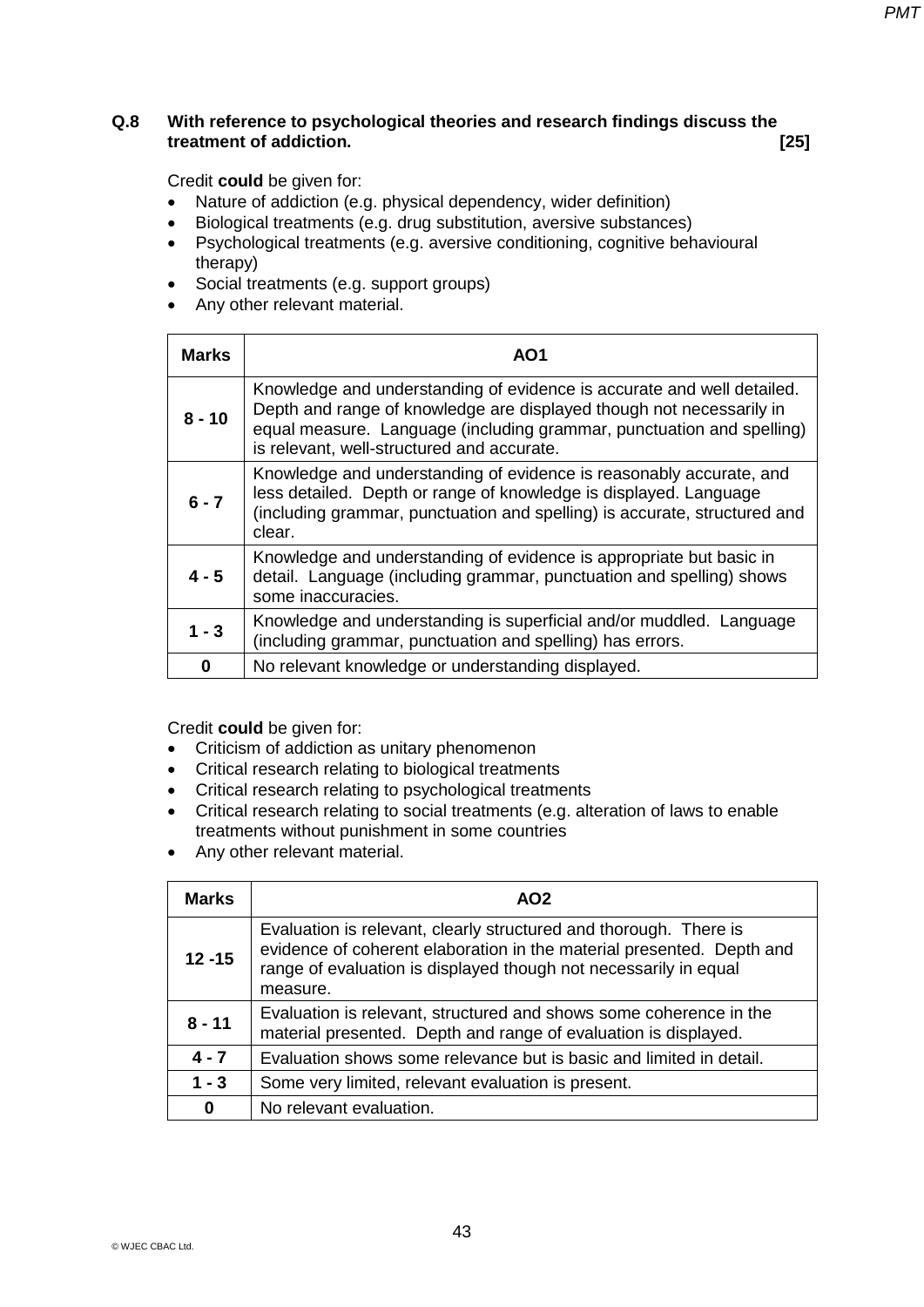### **Q.9 Discuss the effect of individual differences in learning styles. [25]**

Credit **could** be given for:

- $\bullet$  Historical context
- Models and theories of learning styles (e.g. Curry, Grasha)
- Contemporary theories (e.g. Visual, Auditory, Kinaesthetic
- Any other relevant material.

| <b>Marks</b> | AO1                                                                                                                                                                                                                                                                   |
|--------------|-----------------------------------------------------------------------------------------------------------------------------------------------------------------------------------------------------------------------------------------------------------------------|
| $8 - 10$     | Knowledge and understanding of evidence is accurate and well detailed.<br>Depth and range of knowledge are displayed though not necessarily in<br>equal measure. Language (including grammar, punctuation and<br>spelling) is relevant, well-structured and accurate. |
| $6 - 7$      | Knowledge and understanding of evidence is reasonably accurate, and<br>less detailed. Depth or range of knowledge is displayed. Language<br>(including grammar, punctuation and spelling) is accurate, structured<br>and clear.                                       |
| $4 - 5$      | Knowledge and understanding of evidence is appropriate but basic in<br>detail. Language (including grammar, punctuation and spelling) shows<br>some inaccuracies.                                                                                                     |
| $1 - 3$      | Knowledge and understanding is superficial and/or muddled. Language<br>(including grammar, punctuation and spelling) has errors.                                                                                                                                      |
| 0            | No relevant knowledge or understanding displayed.                                                                                                                                                                                                                     |

- Investigative evidence (e.g. Riding & Watts)
- Modern brain research critical of sensory separation
- Self-perpetuating beliefs in education ( gender and cultural differences) are they valid?
- Any other relevant material.

| <b>Marks</b> | AO <sub>2</sub>                                                                                                                                                                                                            |
|--------------|----------------------------------------------------------------------------------------------------------------------------------------------------------------------------------------------------------------------------|
| $12 - 15$    | Evaluation is relevant, clearly structured and thorough. There is<br>evidence of coherent elaboration in the material presented. Depth and<br>range of evaluation is displayed though not necessarily in equal<br>measure. |
| $8 - 11$     | Evaluation is relevant, structured and shows some coherence in the<br>material presented. Depth and range of evaluation is displayed.                                                                                      |
| $4 - 7$      | Evaluation shows some relevance but is basic and limited in detail.                                                                                                                                                        |
| $1 - 3$      | Some very limited, relevant evaluation present.                                                                                                                                                                            |
| 0            | No relevant evaluation.                                                                                                                                                                                                    |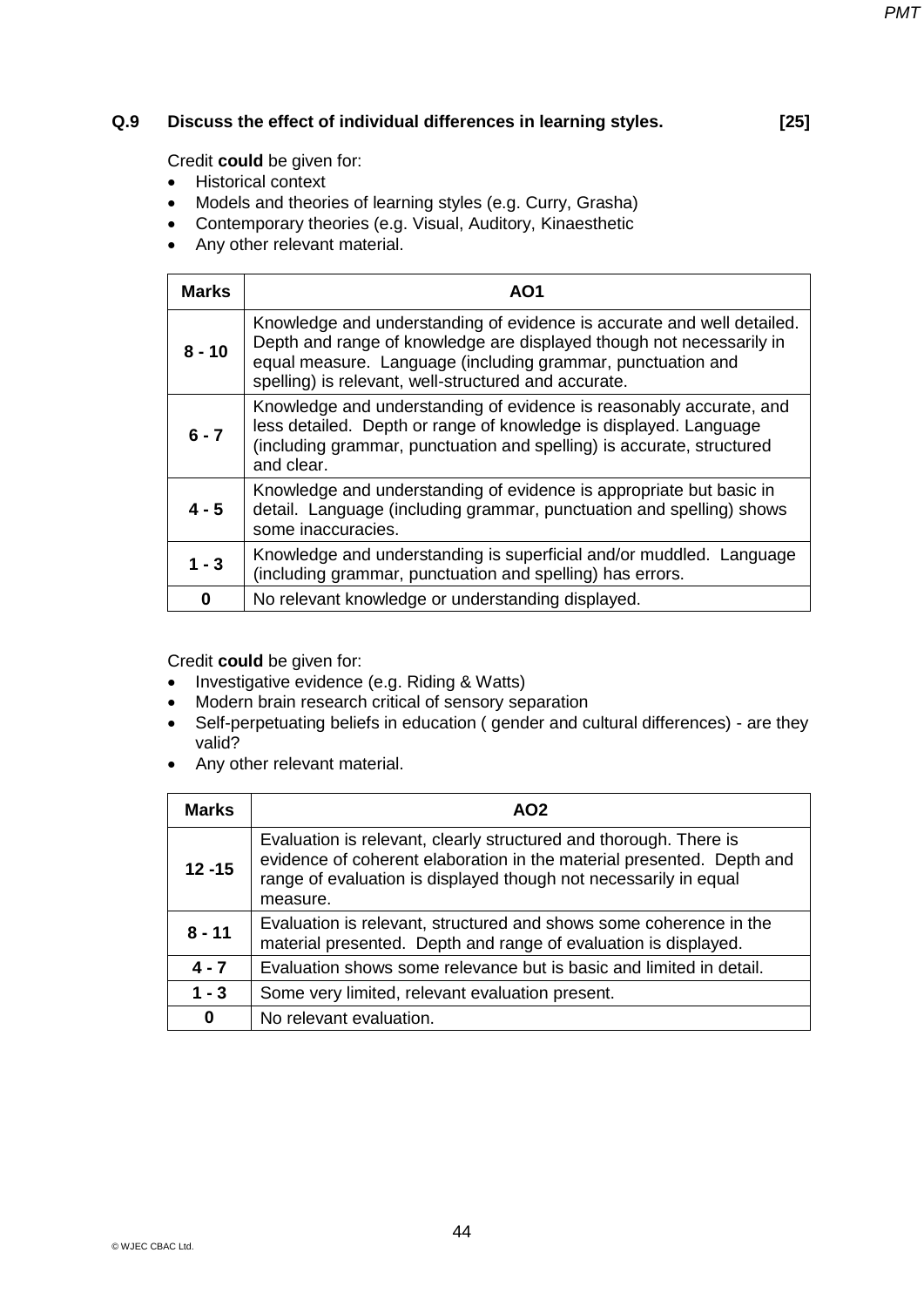### **Q.10 Comment on the treatment and punishment of crime with reference to psychological theories and research findings. [25]**

Credit **could** be given for:

- Historical developments in punishment and treatment
- Psychological aspects of punishment (e.g. Skinner)
- Psychological basis for treatments of offenders
- Specific treatment for offenders (e.g. anger management, social skills training)
- Any other relevant material.

| <b>Marks</b> | AO1                                                                                                                                                                                                                                                                   |
|--------------|-----------------------------------------------------------------------------------------------------------------------------------------------------------------------------------------------------------------------------------------------------------------------|
| $8 - 10$     | Knowledge and understanding of evidence is accurate and well detailed.<br>Depth and range of knowledge are displayed though not necessarily in<br>equal measure. Language (including grammar, punctuation and spelling)<br>is relevant, well-structured and accurate. |
| $6 - 7$      | Knowledge and understanding of evidence is reasonably accurate, and<br>less detailed. Depth or range of knowledge is displayed. Language<br>(including grammar, punctuation and spelling) is accurate, structured and<br>clear.                                       |
| $4 - 5$      | Knowledge and understanding of evidence is appropriate but basic in<br>detail. Language (including grammar, punctuation and spelling) shows<br>some inaccuracies.                                                                                                     |
| $1 - 3$      | Knowledge and understanding is superficial and/or muddled. Language<br>(including grammar, punctuation and spelling) has errors.                                                                                                                                      |
| 0            | No relevant knowledge or understanding displayed.                                                                                                                                                                                                                     |

- Moral and ethical debates around concept of punishment (e.g. Zimbardo and 'torture', treatment vs punishment)
- Critical research relating to treatments
- Assumptions relating to the nature of criminality (e.g. free will vs determinism)
- Any other relevant material.

| <b>Marks</b> | AO <sub>2</sub>                                                                                                                                                                                                           |
|--------------|---------------------------------------------------------------------------------------------------------------------------------------------------------------------------------------------------------------------------|
| $12 - 15$    | Evaluation is relevant, clearly structured and thorough. There is<br>evidence of coherent elaboration in the material presented. Depth and<br>range of evaluation is displayed though not necessarily in equal<br>measure |
| $8 - 11$     | Evaluation is relevant, structured and shows some coherence in the<br>materials presented. Depth and range of evaluation is displayed.                                                                                    |
| $4 - 7$      | Evaluation shows some relevance but is basic and limited in detail.                                                                                                                                                       |
| $1 - 3$      | Some very limited, relevant evaluation is present.                                                                                                                                                                        |
| $\bf{0}$     | No relevant evaluation.                                                                                                                                                                                                   |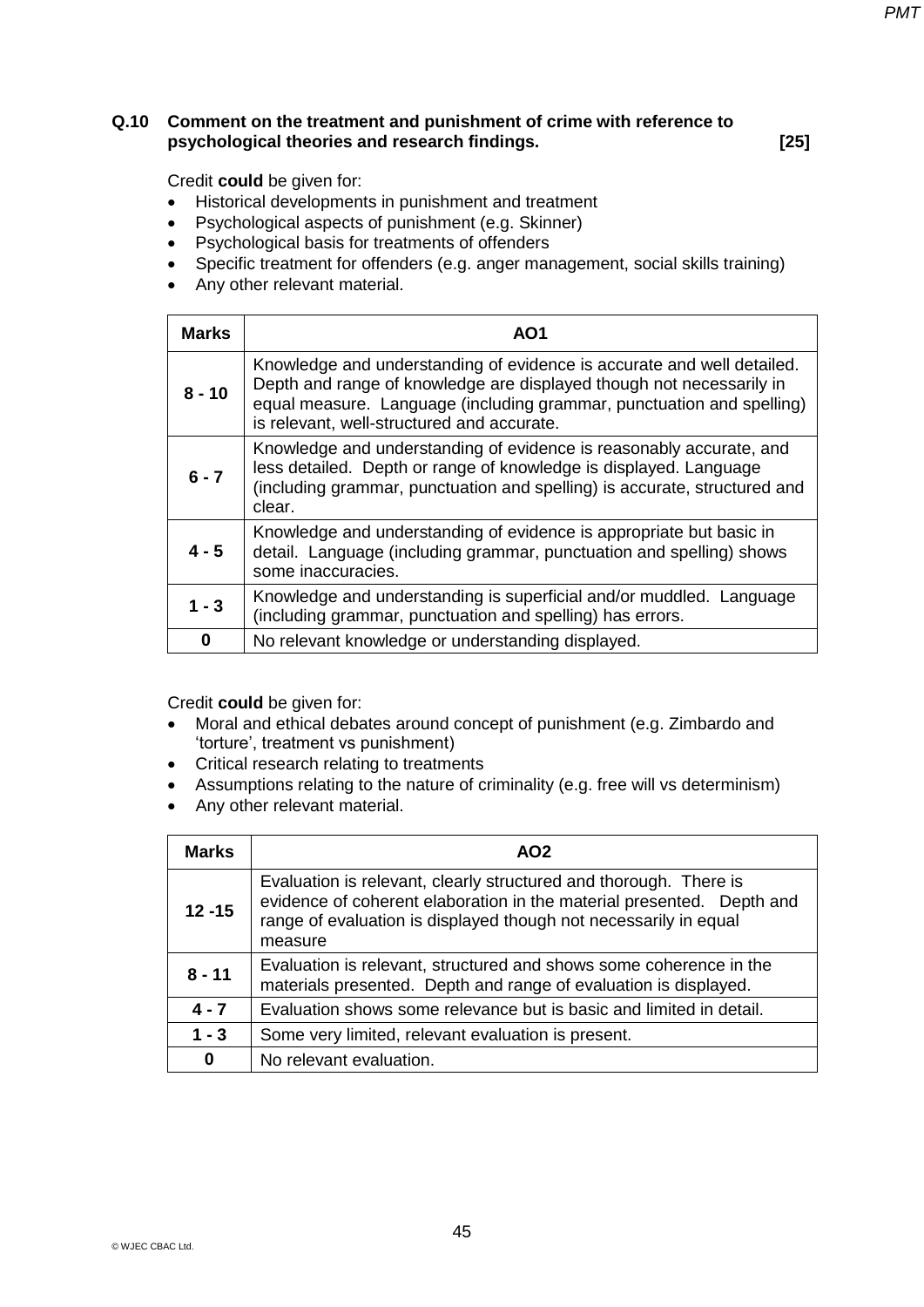### **Q.11 Describe and evaluate how sporting performance is affected by internal factors. [25]**

Credit **could** be given for:

- Motivational factors (e.g. need for achievement competence motivation)
- Cognitive factors (e.g. attentional focus, use of imagery)
- Emotional factors (e.g. state/trait anxiety, mood states)
- Biological factors (e.g. hormone cycles, performance enhancing drugs)
- Abnormal factors ( e.g. anger management, ultra-endurance athletes and mental health status)
- Any other relevant material.

| <b>Marks</b> | AO1                                                                                                                                                                                                                                                                   |
|--------------|-----------------------------------------------------------------------------------------------------------------------------------------------------------------------------------------------------------------------------------------------------------------------|
| $8 - 10$     | Knowledge and understanding of evidence is accurate and well detailed.<br>Depth and range of knowledge are displayed though not necessarily in<br>equal measure. Language (including grammar, punctuation and spelling)<br>is relevant, well-structured and accurate. |
| $6 - 7$      | Knowledge and understanding of evidence is reasonably accurate, and<br>less detailed. Depth or range of knowledge is displayed. Language<br>(including grammar, punctuation and spelling) is accurate, structured and<br>clear.                                       |
| $4 - 5$      | Knowledge and understanding of evidence is appropriate but basic in<br>detail. Language (including grammar, punctuation and spelling) shows<br>some inaccuracies.                                                                                                     |
| $1 - 3$      | Knowledge and understanding is superficial and/or muddled. Language<br>(including grammar, punctuation and spelling) has errors.                                                                                                                                      |
| 0            | No relevant knowledge or understanding displayed.                                                                                                                                                                                                                     |

- Measurement issues with many factors
- Clear identification of factors
- Difficulty of establishing causal relations under controlled conditions
- Status of anecdotal evidence
- Difficulty of generalising results
- Any other relevant material.

| <b>Marks</b> | AO <sub>2</sub>                                                                                                                                                                                                            |
|--------------|----------------------------------------------------------------------------------------------------------------------------------------------------------------------------------------------------------------------------|
| $12 - 15$    | Evaluation is relevant, clearly structured and thorough. There is<br>evidence of coherent elaboration in the material presented. Depth and<br>range of evaluation is displayed though not necessarily in equal<br>measure. |
| $8 - 11$     | Evaluation is relevant, structured and shows some coherence in the<br>material presented. Depth or range of evaluation is displayed.                                                                                       |
| $4 - 7$      | Evaluation shows some relevance but is basic and limited in detail.                                                                                                                                                        |
| $1 - 3$      | Some very limited, relevant evaluation is present.                                                                                                                                                                         |
| $\bf{0}$     | No relevant evaluation.                                                                                                                                                                                                    |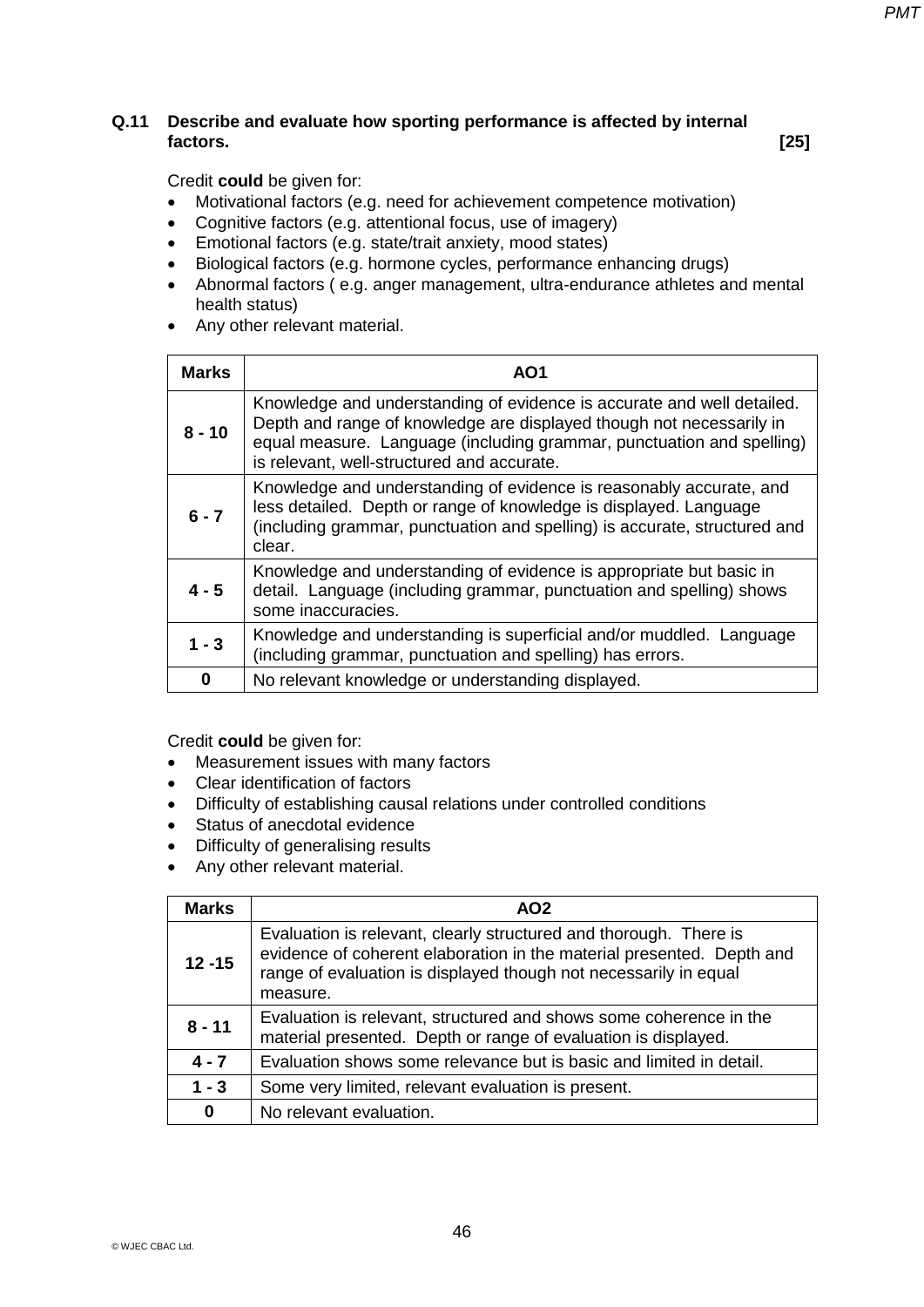### **Q.12 Describe and evaluate the different aetiologies of schizophrenia. [25]**

*PMT*

Credit **could** be given for:

- Physiological or biological explanations (e.g. genetic, neurotransmitter, structural variations in brain)
- Psychological explanations (intrapersonal regression, interpersonal withdrawal)
- Social explanations (e.g. double-bind, expressed emotion, family, culture)
- Any other relevant material.

| <b>Marks</b> | AO1                                                                                                                                                                                                                                                                      |
|--------------|--------------------------------------------------------------------------------------------------------------------------------------------------------------------------------------------------------------------------------------------------------------------------|
| $8 - 10$     | Knowledge and understanding of evidence is accurate and well detailed.<br>Depth and range of knowledge are displayed though not necessarily in<br>equal measure. Language (including<br>grammar, punctuation and spelling) is relevant, well-structured and<br>accurate. |
| $6 - 7$      | Knowledge and understanding of evidence is reasonably accurate, and<br>less detailed. Depth or range of knowledge is displayed. Language<br>(including grammar, punctuation and spelling) is accurate, structured and<br>clear.                                          |
| $4 - 5$      | Knowledge and understanding of evidence is appropriate but basic in<br>detail. Language (including grammar, punctuation and spelling) shows<br>some inaccuracies.                                                                                                        |
| $1 - 3$      | Knowledge and understanding is superficial and/or muddled. Language<br>(including grammar, punctuation and spelling) has errors.                                                                                                                                         |
| 0            | No relevant knowledge or understanding displayed.                                                                                                                                                                                                                        |

- Evidence relating to specific explanations
- Use of further evidence to support or contradict explanations
- Diathesis-stress theory
- Historical and cultural evaluative issues
- Any other relevant material.

| <b>Marks</b> | AO <sub>2</sub>                                                                                                                                                                                                            |
|--------------|----------------------------------------------------------------------------------------------------------------------------------------------------------------------------------------------------------------------------|
| $12 - 15$    | Evaluation is relevant, clearly structured and thorough. There is<br>evidence of coherent elaboration in the material presented. Depth and<br>range of evaluation is displayed though not necessarily in equal<br>measure. |
| $8 - 11$     | Evaluation is relevant, structured and shows some coherence in the<br>material presented. Depth or range of evaluation is displayed.                                                                                       |
| $4 - 7$      | Evaluation shows some relevance but is basic and limited in detail.                                                                                                                                                        |
| $1 - 3$      | Some very limited, relevant evaluation is present.                                                                                                                                                                         |
| 0            | No relevant evaluation.                                                                                                                                                                                                    |